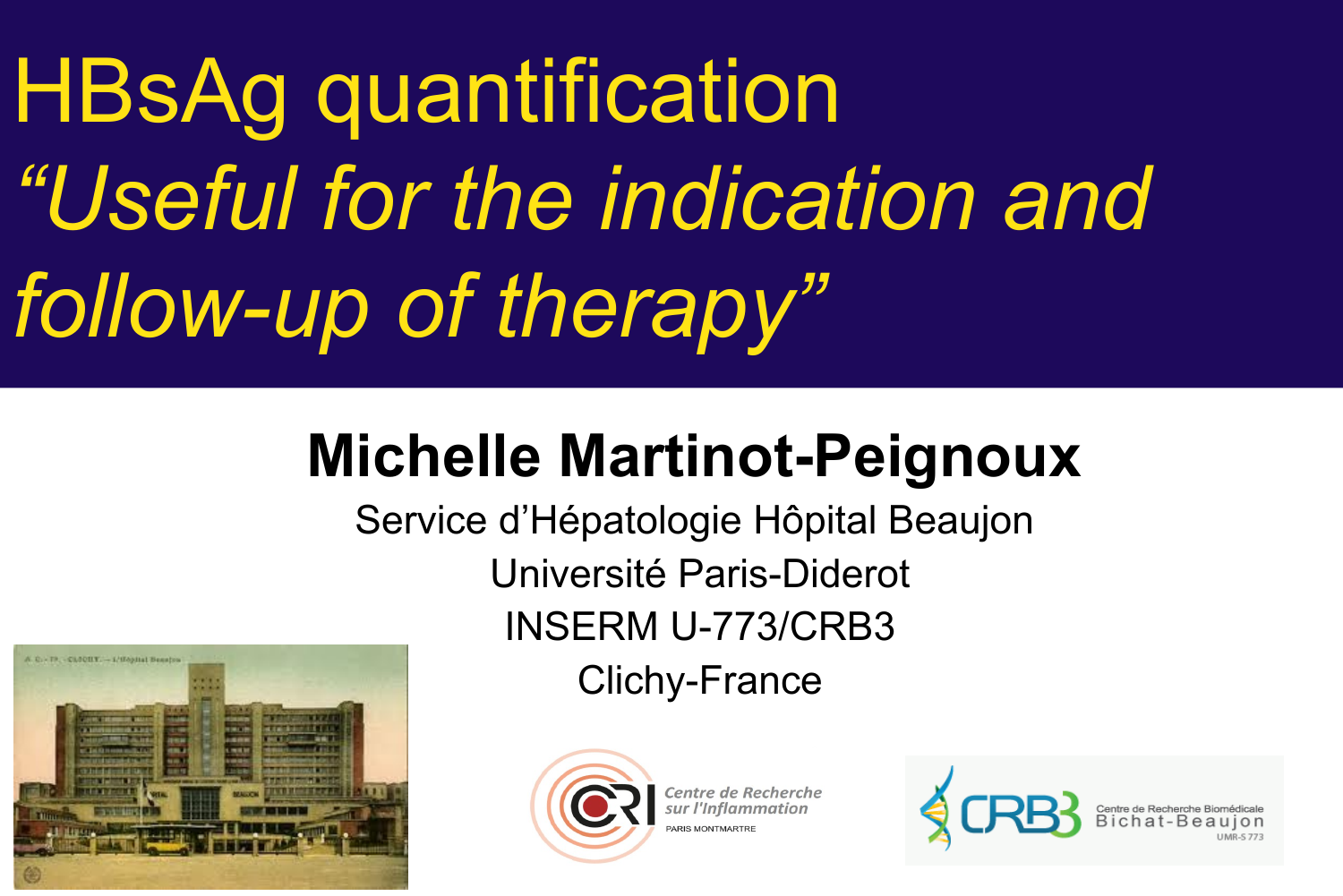

# $\checkmark$  Introduction **★ HBsAg quantification** Why? When ?

- Take home message
- The future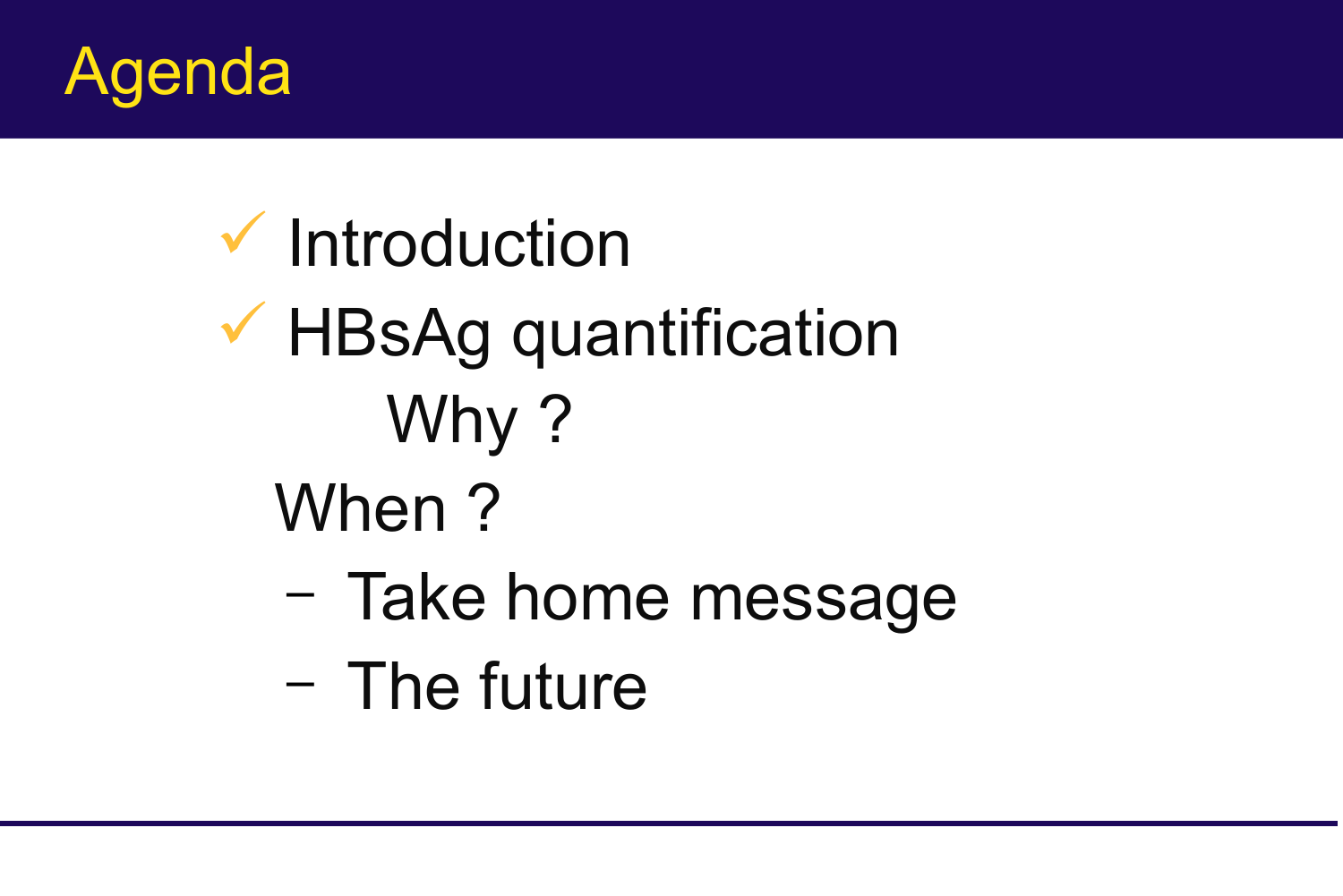Treatment goals as defined by EASL guidelines 2012 - Sustained HBV DNA suppression, histologic improvement and HBsAg loss.

Two treatment strategies recommended:

 **Pegylated interferon** (PEG-IFN): immune control and HBsAg clearance with 48 weeks therapy.

**Nucleos(t)ide analogues** (NAs): viral suppression with unlimited treatment duration.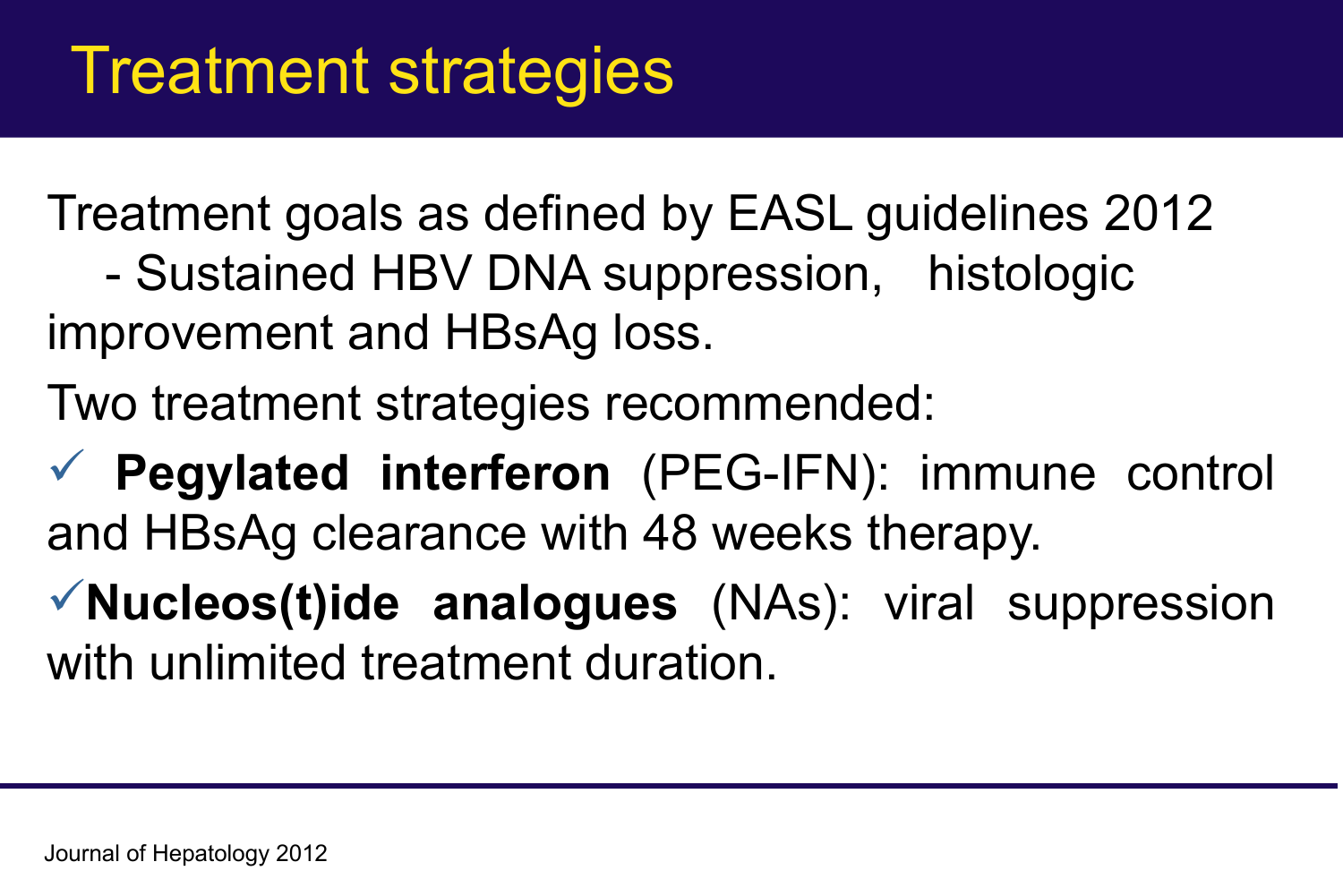## The present: PEG-IFN therapy

HBsAg titer in combination with HBV DNA enables on-treatment adjustments.

Absence of decline combined with HBV DNA decline < 2 log IU/ml at week 12 is highly predictive of no response.

### NPV 80-100%

et al. Hepatol Int 2011

Lau GK et al. Liver Int 2009 Brunetto MR et al., Hepatology 2009 Moucari R et al. Hepatology 2009 Sonneveld MJ et al. Hepatology 2010 Chan HL et al. Aliment Pharmacol Ther 2010 Liaw YF. Hepatology 2011 Piratvisuth T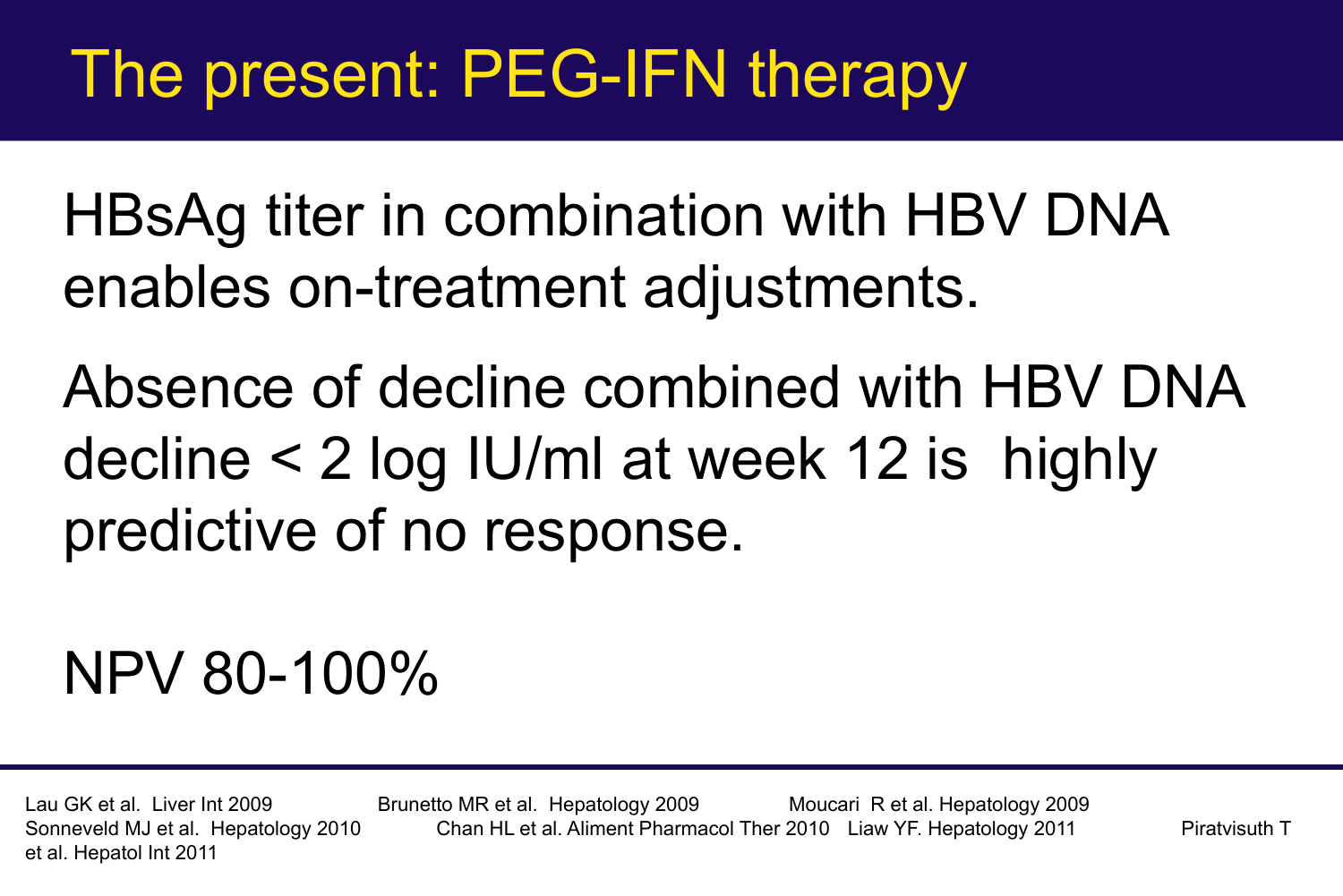## The present: NAs therapy

- $\triangleright$  Decline is lower than with PEG-IFN, more pronounced in HBe positive than in HBe negative patients.
- $\triangleright$  Low baseline titer and decline during the 24 first weeks of therapy predictive of HBe and HBs loss .

Boglione L. et al. Liver International 2013

Wursthorn K et al. Hepatology 2010 Reijinders JGP et l. J Hepatol 2011 Papatheodoridis G. et al . J Hepatol 2013 Shouval D et al. J Hepatol 2013 Tseng TC et al. J Gastroenterol 2013 Chevaliez S et al. J Hepatol 2013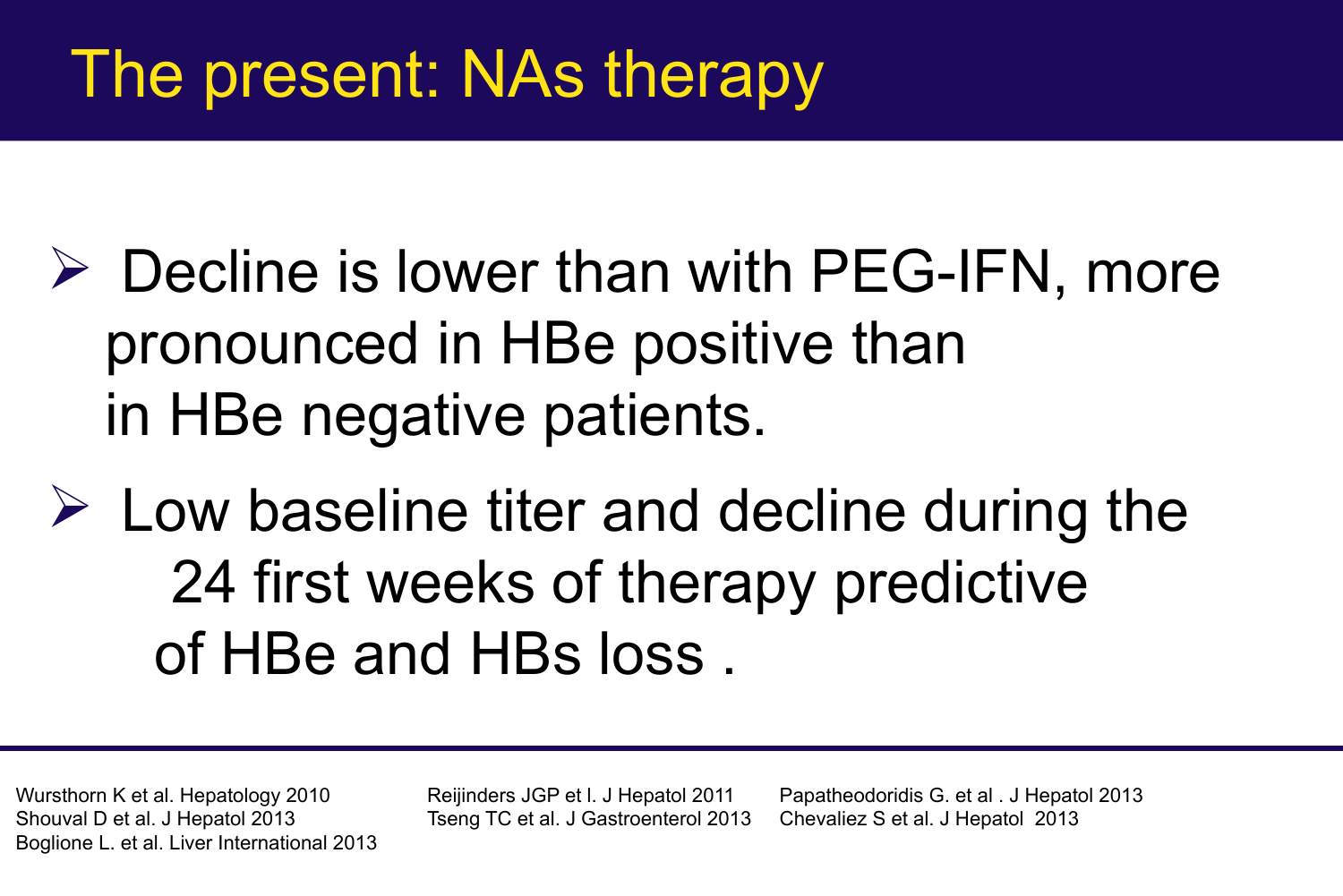## Why quantify HBsAg?

### Pegylated Interferon Therapy

#### HBV DNA kinetics HBsAg kinetics



Moucari M et al. Hepatology 2009 Moucari M et al. Hepatology 2009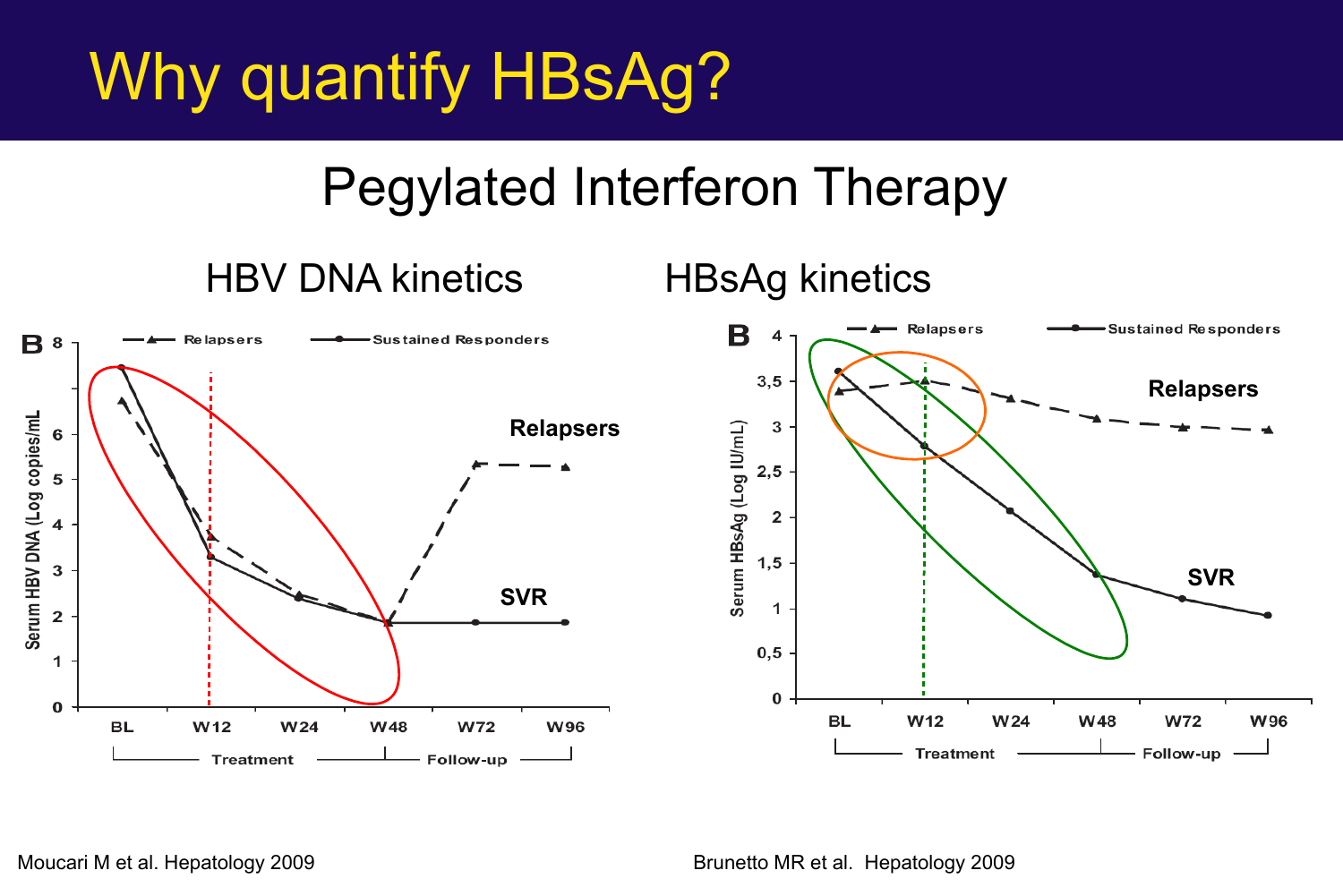## Why quantify HBsAg?

### Nucleos(t)ides therapy



Piratvisuth T t al. APASL 2010 Gane et al. EASL 2011

Marcellin P et al.N Engl J Med 2008 Heathcote J et al. Gastroenterology 2011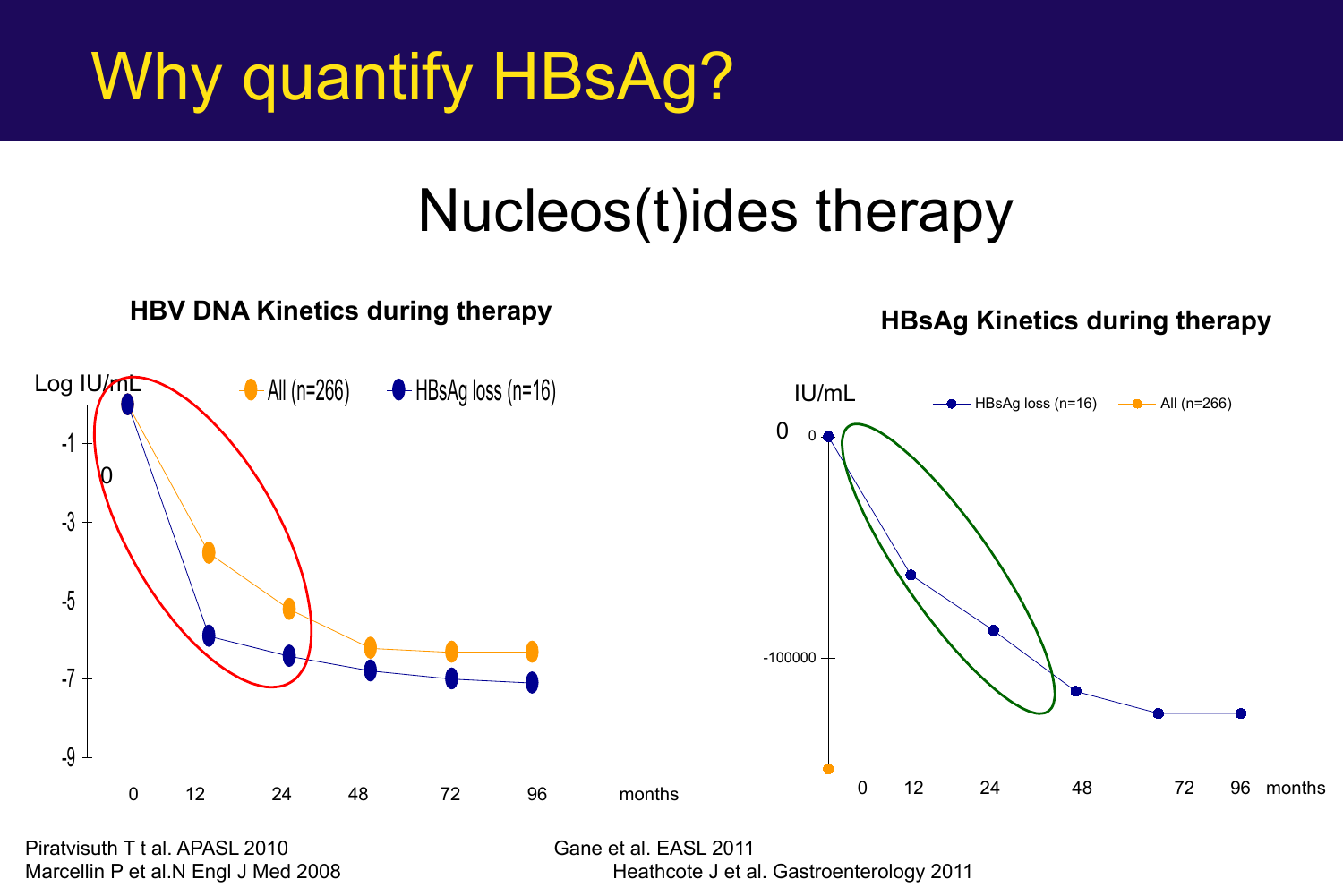## When: Baseline (PEG-IFN)

#### Predictive value of baseline HBsAg levels



\*ADN VHB <2000 IU/ml +HBeAg loss 6 months post-treatment

\*ADN VHB <2000 IU/ml 6 months post-treatment

Tangkijvanich et al. J Clin Virol 2009 **Piratvisuth T et al. Hepatol Int 2011** Marcellin et al. AASLD 2013T Marcellin et al. Antiviral Therapy in Press.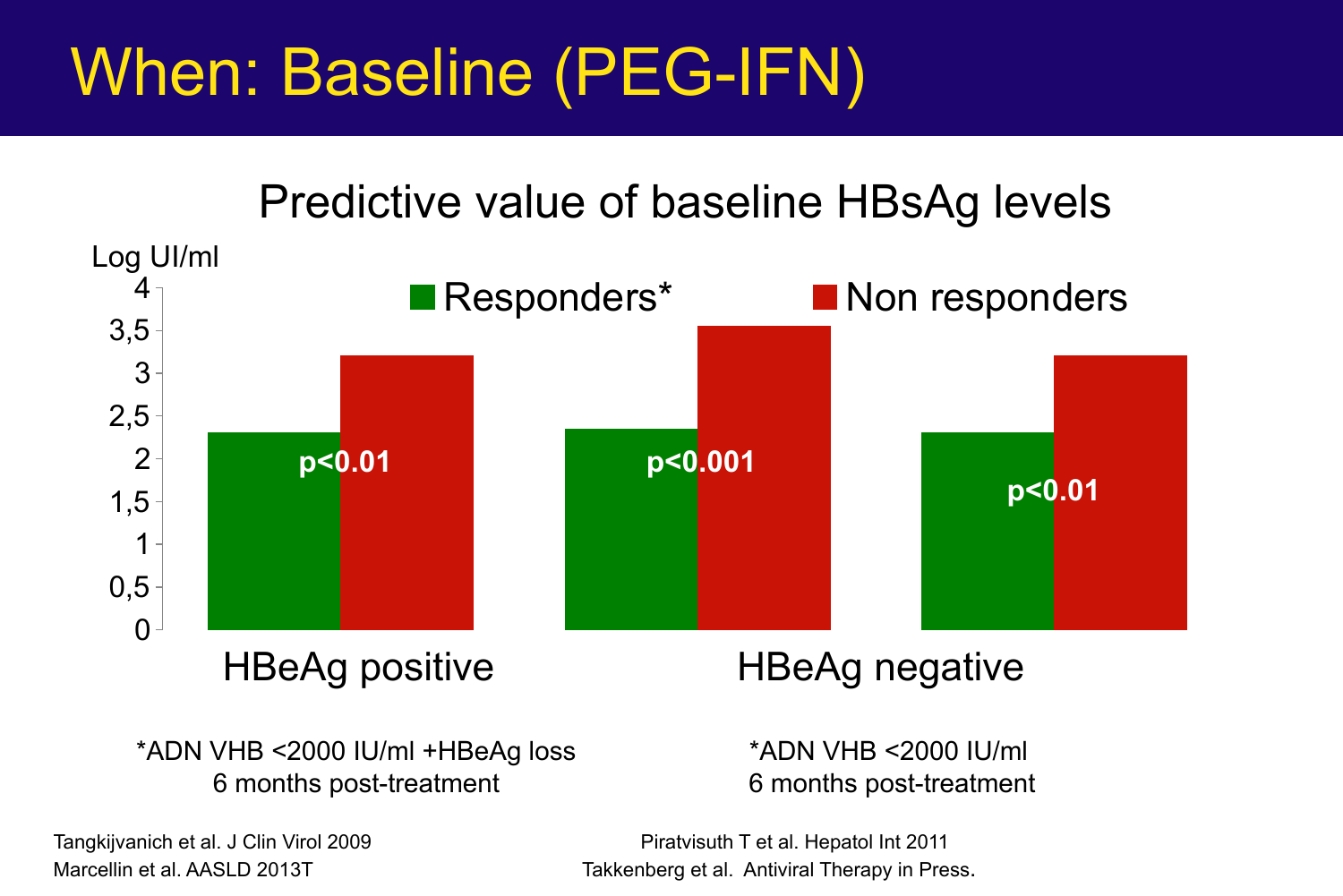## Prédiction: Initiation du traitement

48 weeks PEG-IFN +TDF Prediction of baseline HBsAg titer

| $HBSAg$ (UI/mI) $\leq 1500$ |     | > 1500 | $\leq 2000$ | > 2000 |
|-----------------------------|-----|--------|-------------|--------|
| <b>SVR</b>                  | 45% | 21%    | 44%         | 20%    |
| <b>HBsAg loss</b>           | 27% | 12%    | 36%         | 5%     |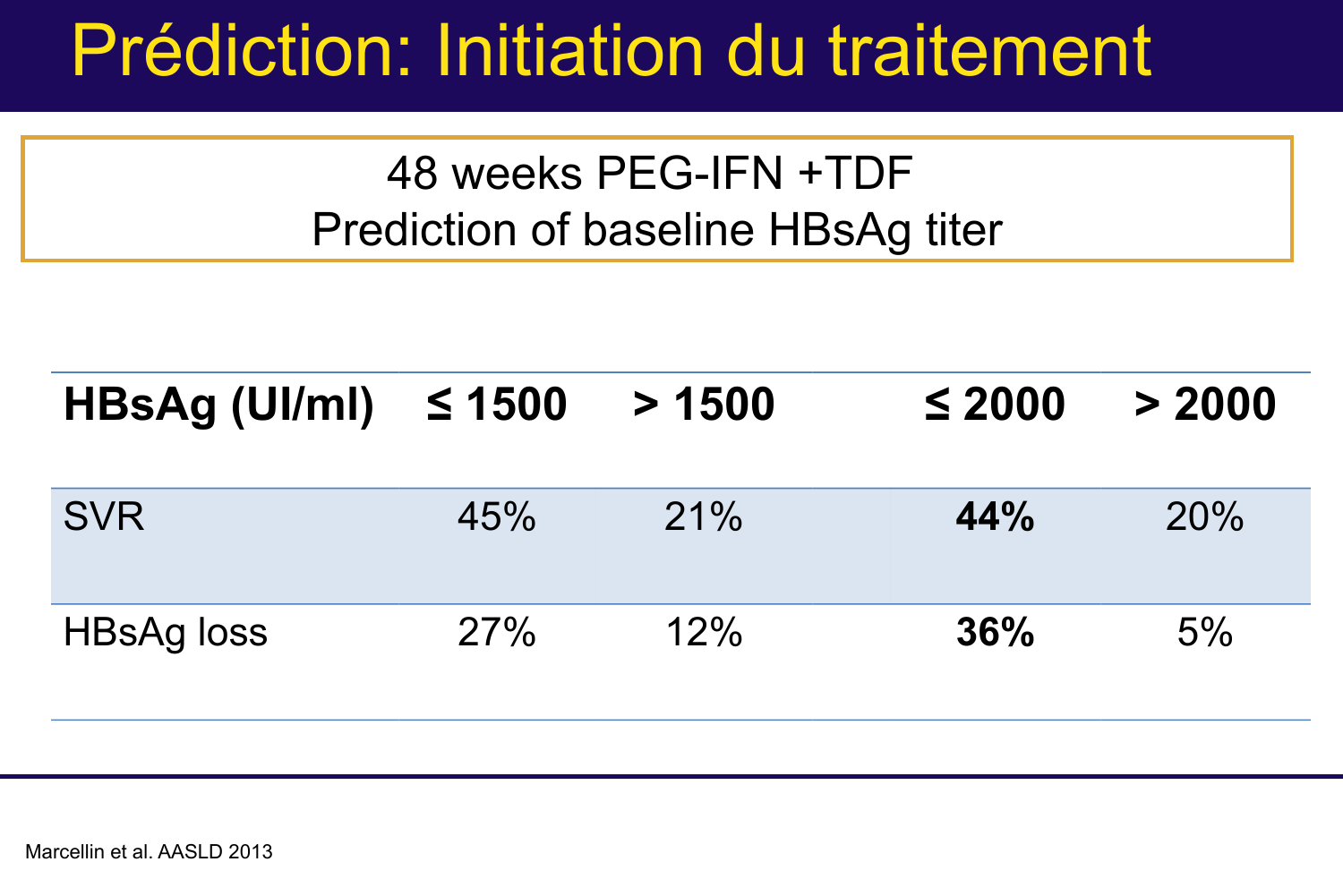## When: Baseline (NAs)

### Baseline HBsAg level

### Virologic response HBsAg loss

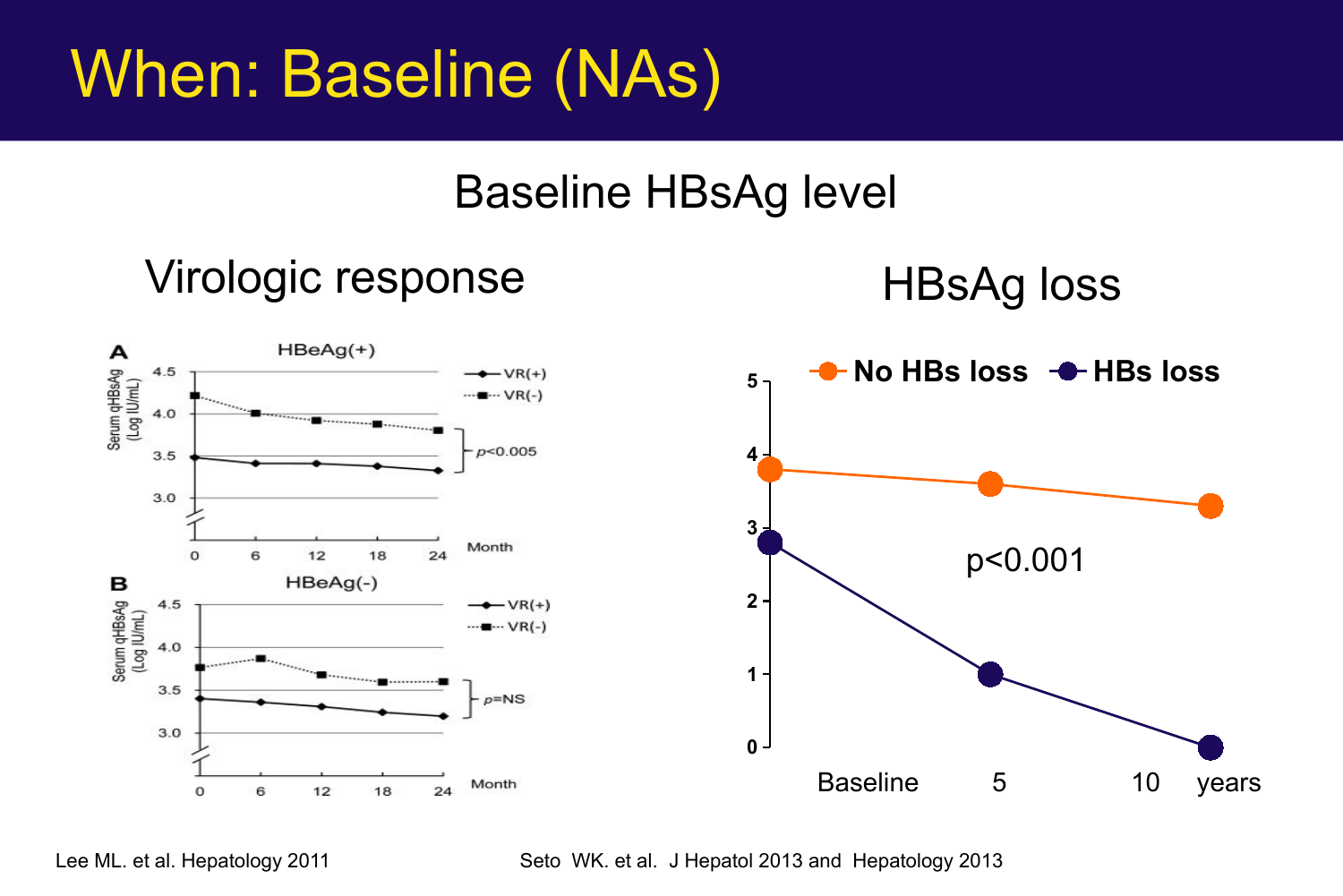## When: during therapy (PEG-IFN)

### Real-world S-Collate study Predictive value of HBsAg levels at week 12



Marcellin et al. APASL 2013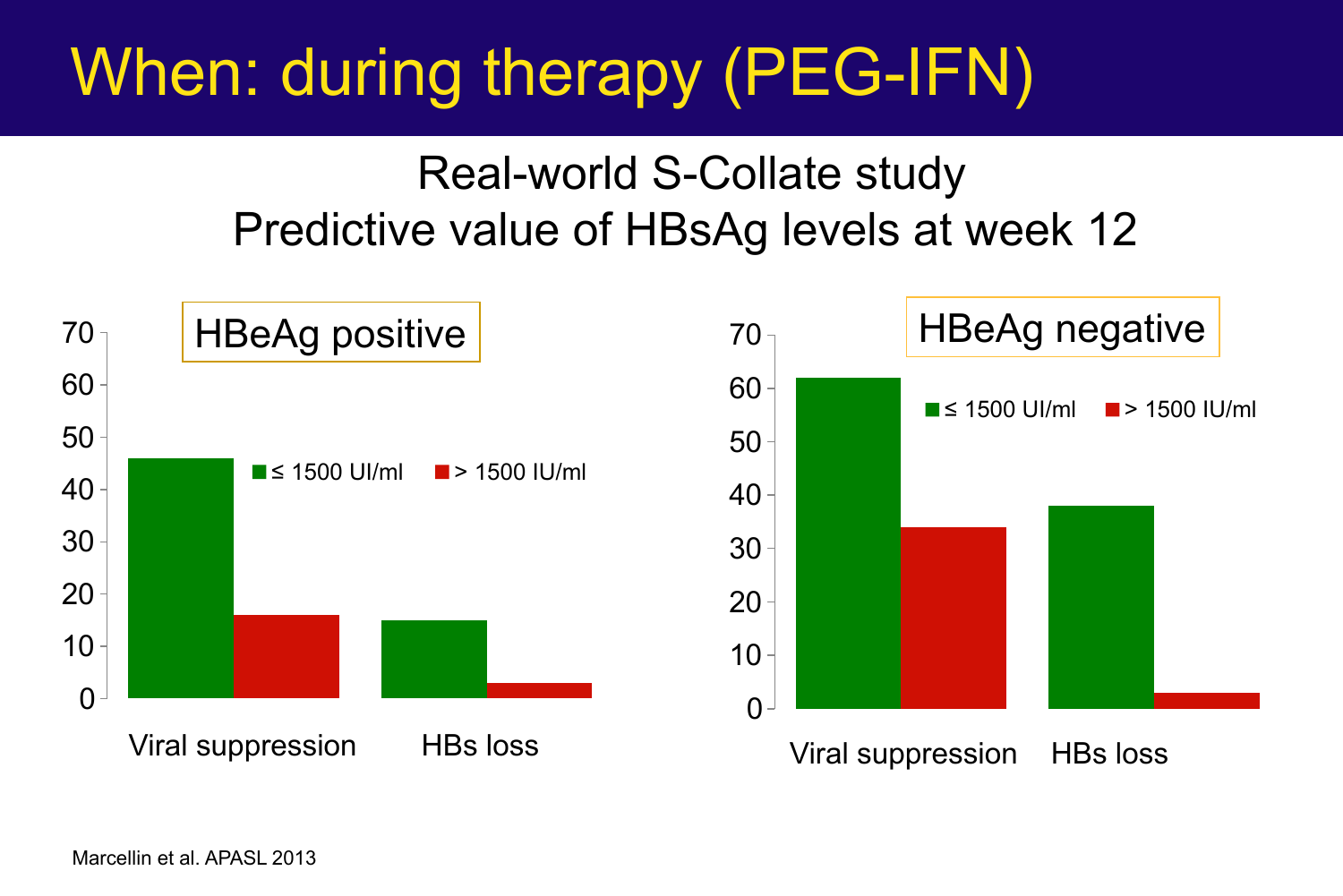### When: during therapy (PEG-IFN)

### Week twelve stopping rule

SVR



HBV DNA decline  $\leq$  2 log 25% HBsAg decline **YES** HBV DNA decline  $\geq 2 \log$  **39%** 

Rijckborst V et al. Hepatology 2010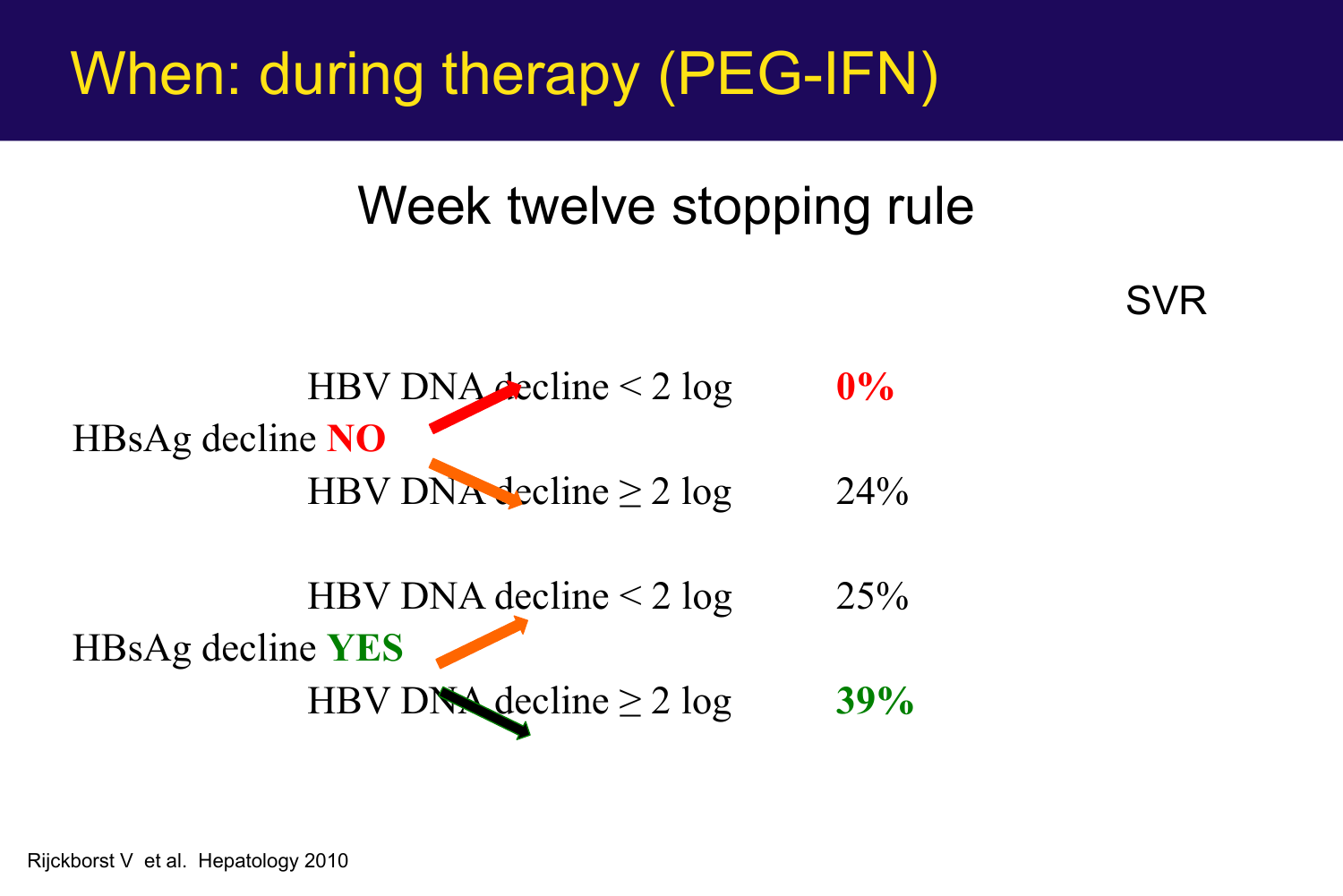## When: during therapy

### HBsAg kinetics in HBeAg + /- patients 48 weeks PEG-IFN or Entecavir



Reijinders JGP et al. J Hepatol 2011;54:449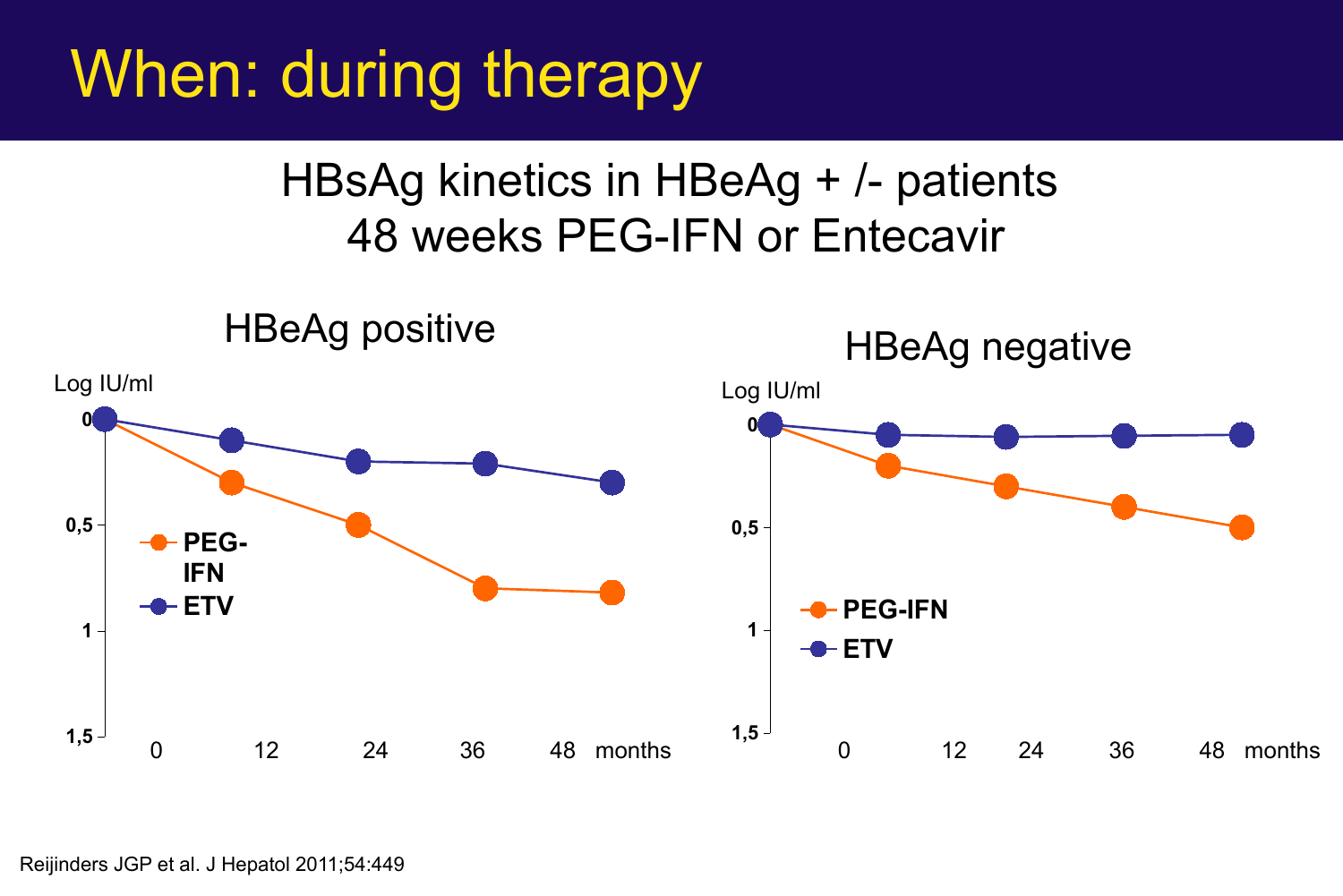## When: during therapy

### Predictive value of HBsAg decrease HBeAg + /- patients 48 weeks PEG-IFN or Entecavir

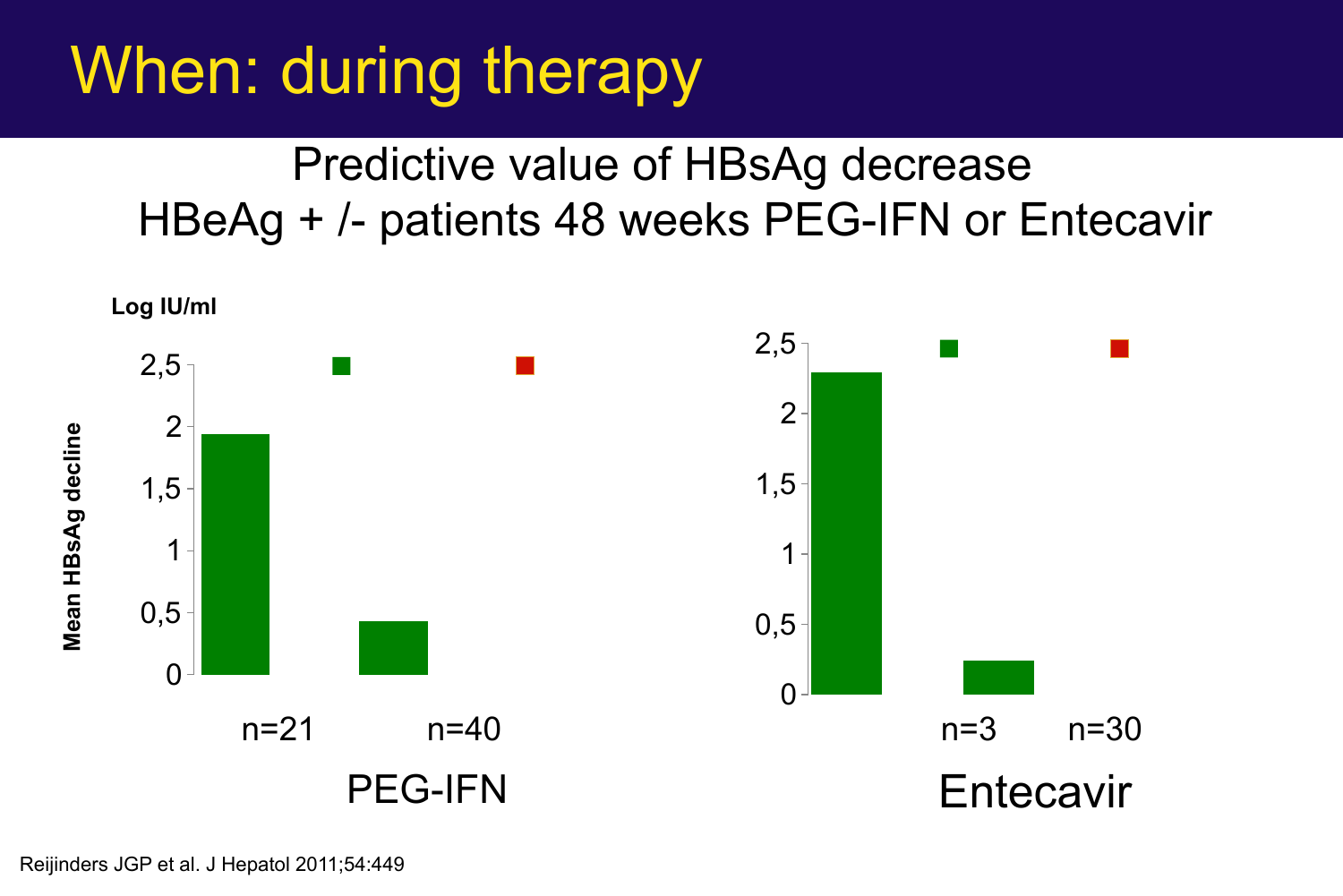## When: end of treatment (PEG-IFN)

### SVR and HBsAg loss according to end of treatment HBsAg levels



**\* At 3 years :HBsAg <10 IU/ml 52% HBsAg loss and HBsAg > 10 UI/m: 2% HBsAg loss**

Brunetto MR et al. Hepatology 2009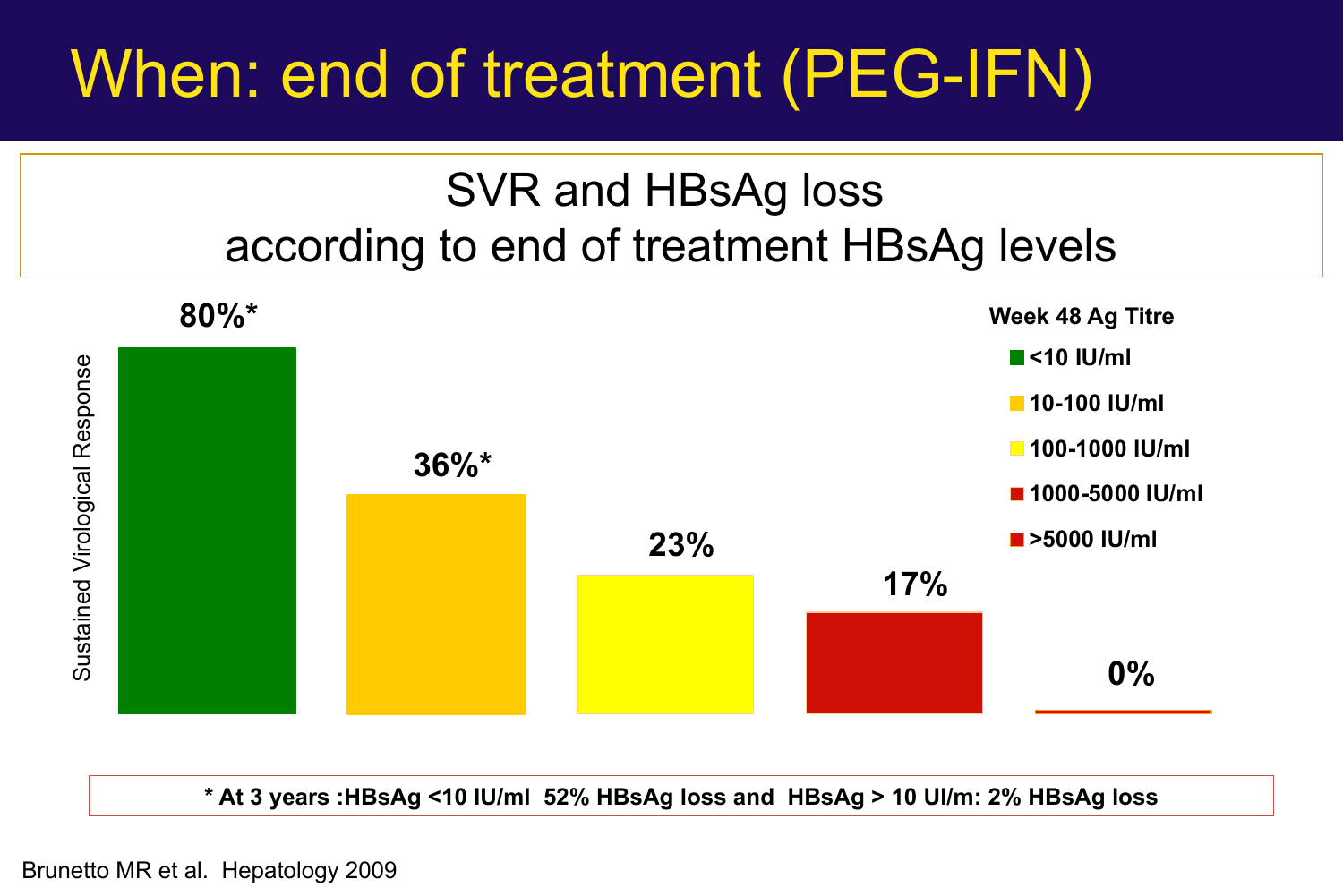## When: ending therapy (NAs)

#### Finite treatment duration unlikely



Zoutendijk R et al. JID 2011;204:415 Chevaliez S et al. J Hepatol 2013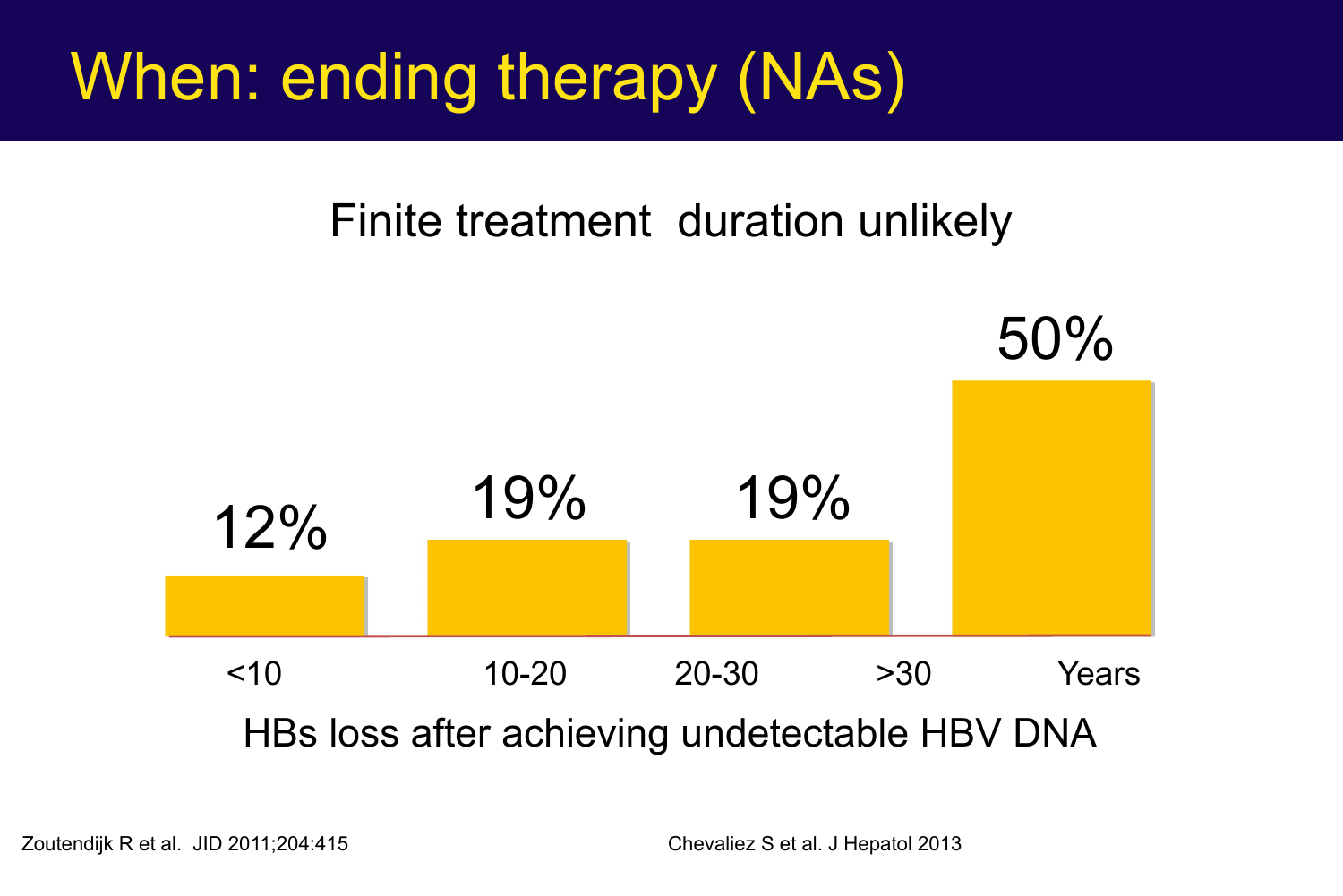## When: end of therapy (NAs)

### Prediction of outcome after NAs therapy discontinuation (APASL guidelines)



Liaw YF et al. Hepatol Int 2008L Liam Number 2011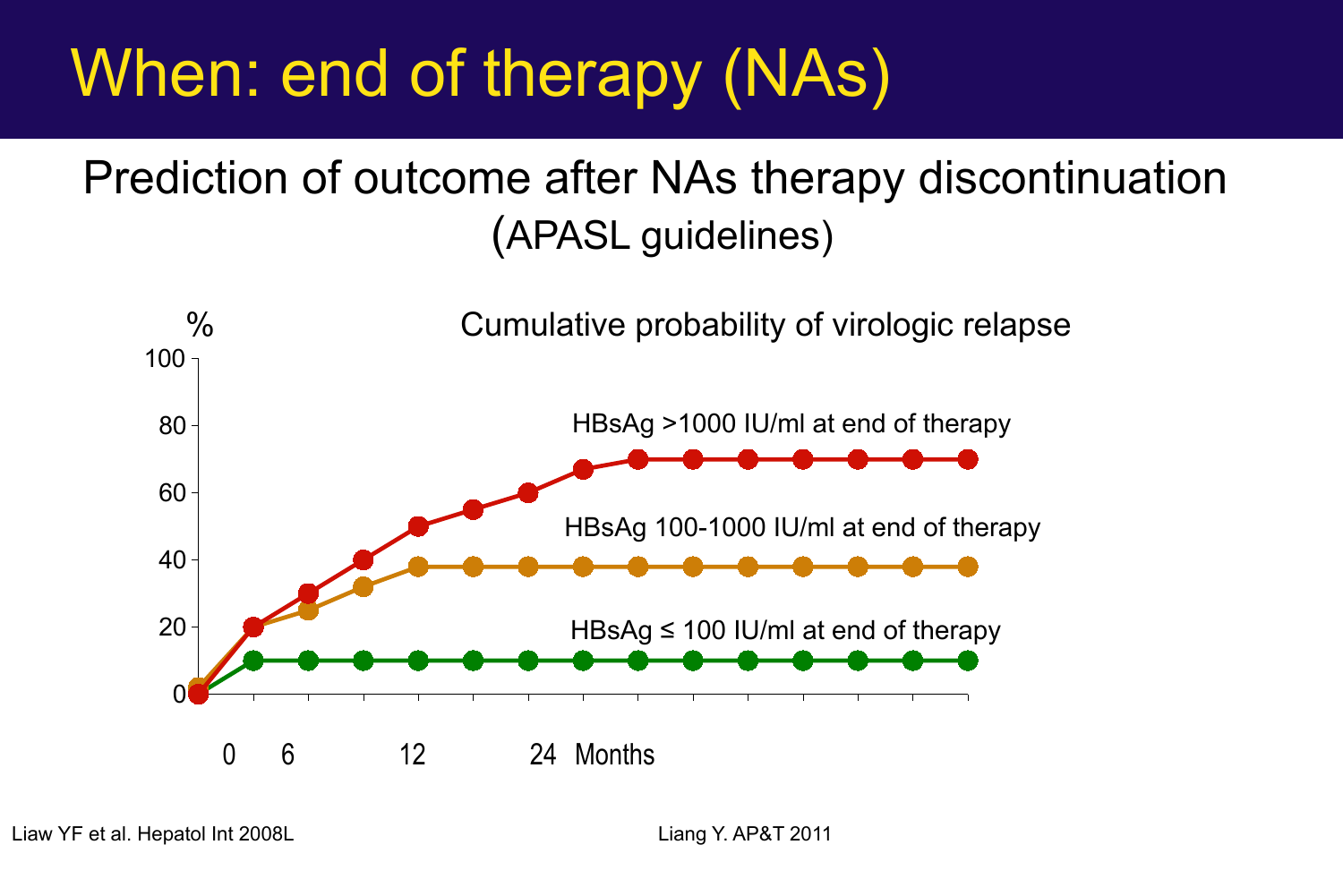# HBsAg and HBV genotypes (PEG-IFN)

Changes in serum HBsAg from baseline during therapy according to HBV genotypes

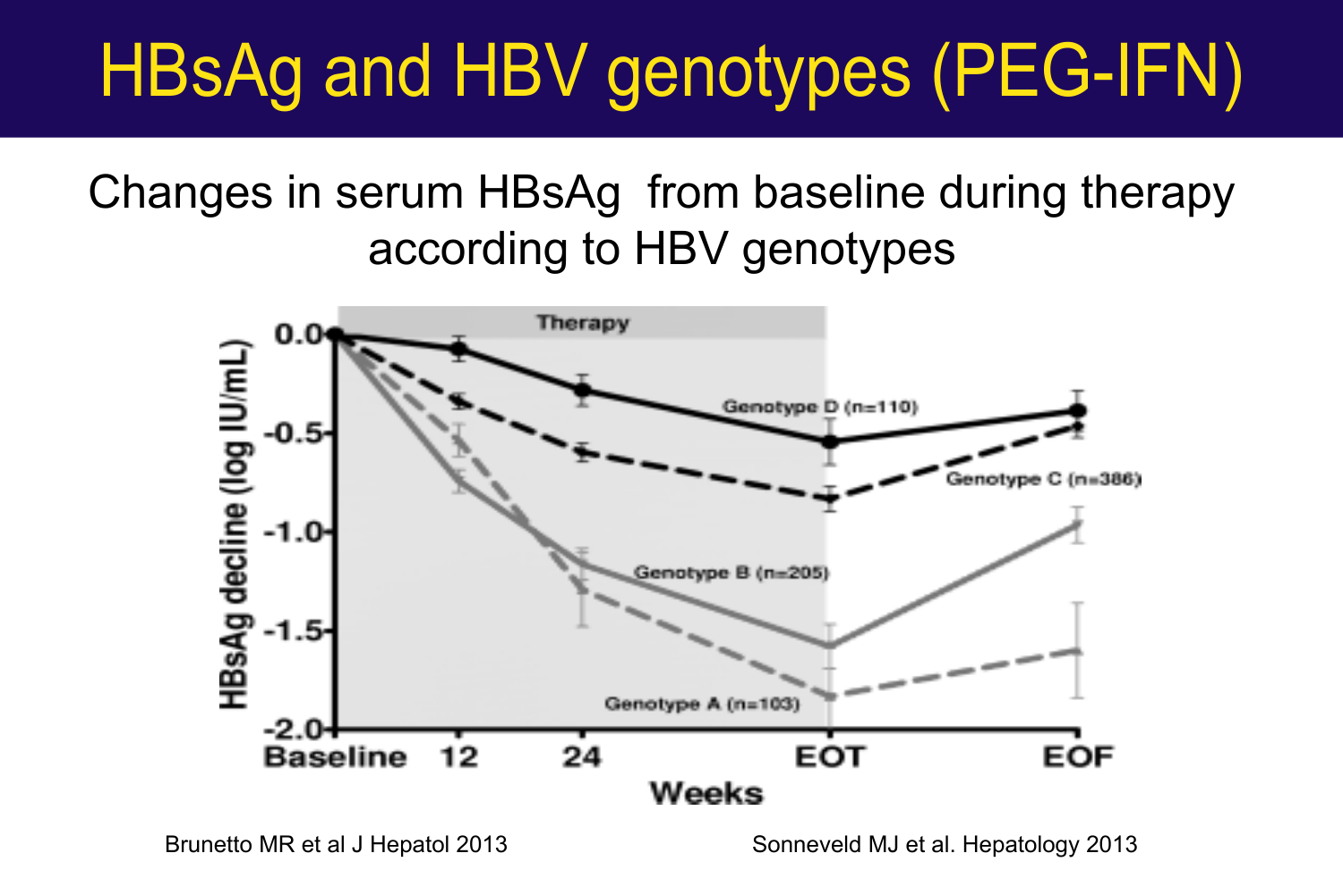## HBsAg and HBV genotypes (NAs)

#### Effect of genotypes on HBsAg kinetics



Wursthorn K et al. Hepatology 2010 Marcellin P et al AASLD 2013 Gish R. et al. Antiviral Therapy 2013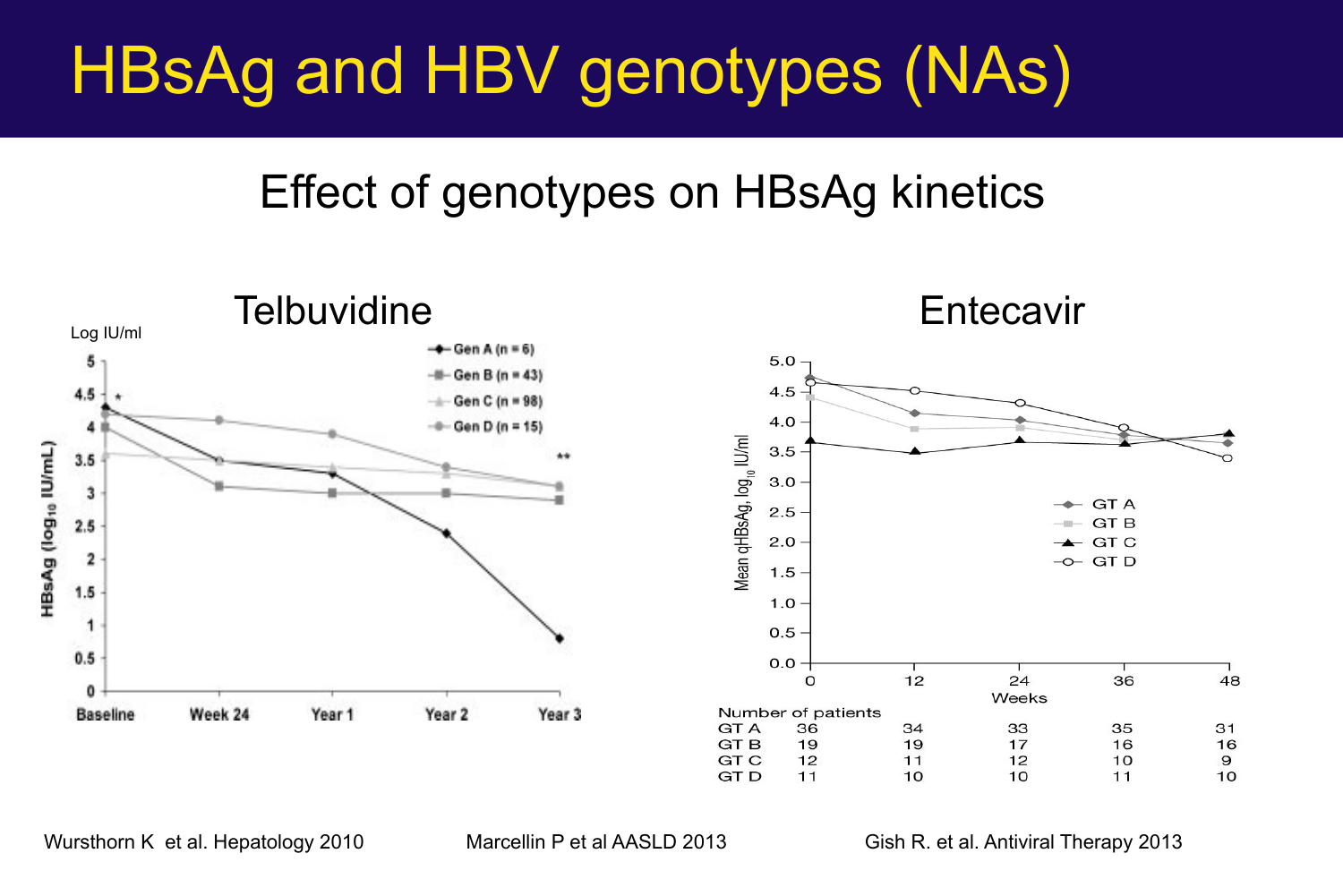HBsAg kinetics during the 24 first weeks of Pegylated-interferon or nucleos(t)ides therapy, is highly predictive of HBeAg and HBsAg loss, independently from HBV genotypes.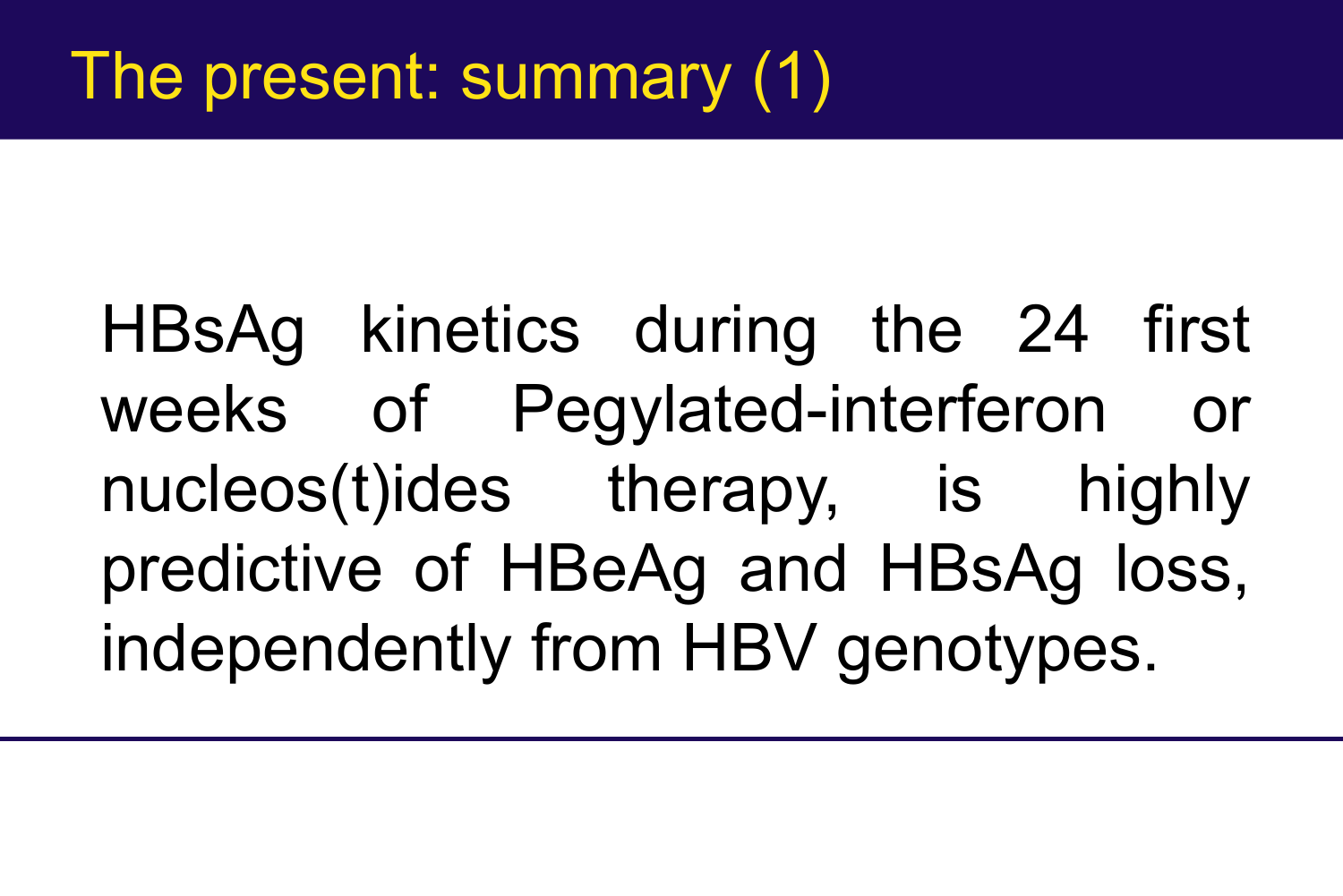## The present: summary (2)

**→ qHBsAg can complement HBV DNA levels to optimize** the management of chronic hepatitis B patients.

 $\triangleright$  More data are needed, especially studies from Western countries to confirm these findings, mainly observed in Asian patients, and the role of HBV genotypes.

 $\triangleright$  There is needs for better definition of specific degree of HBsAg decline and identified time points with the best predictive fit for sustained virilogical response and evaluating the likelihood of HBsAg seroconversion.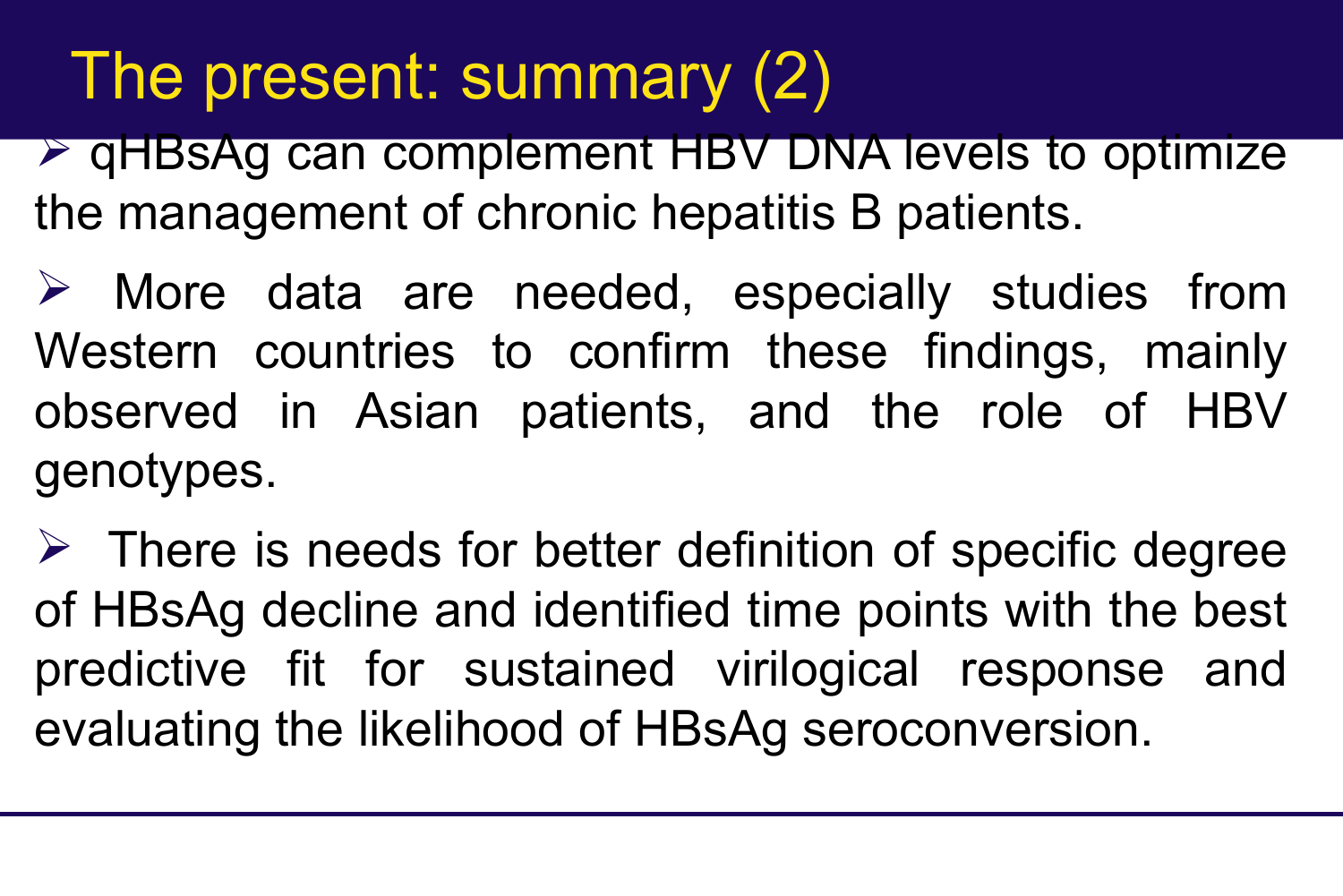The better use of this new tool is likely serial measurements of HBsAg concentration

### **PEG-IFN therapy**

Baseline, weeks 12 and 24 to identify patients with high probability of non-response and switch.

### **NAs therapy**

Baseline, week 24 to identify patients with high probability of HBeAg and HBsAg loss, before ending therapy to identify patients without risk of relapse.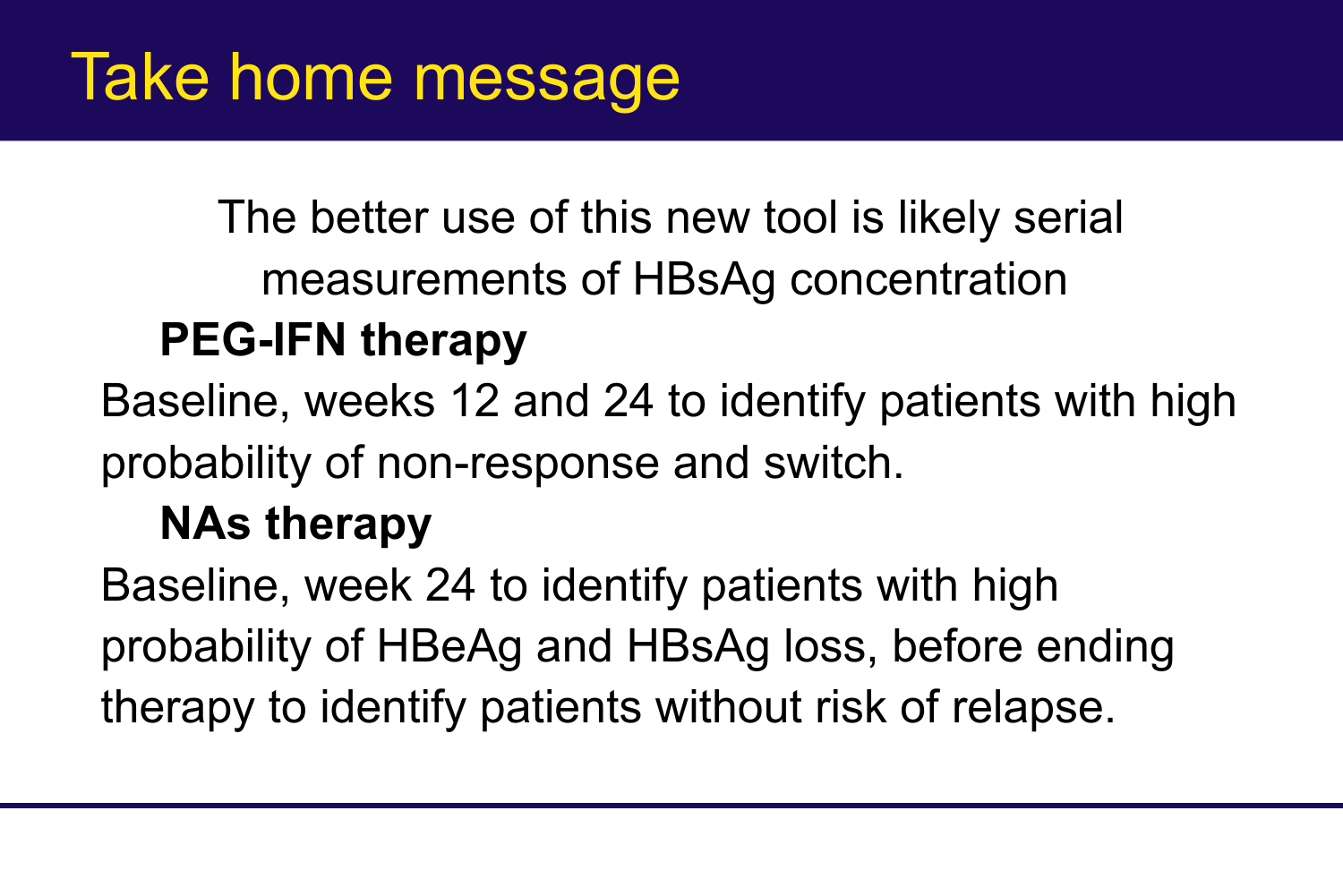### Take home message

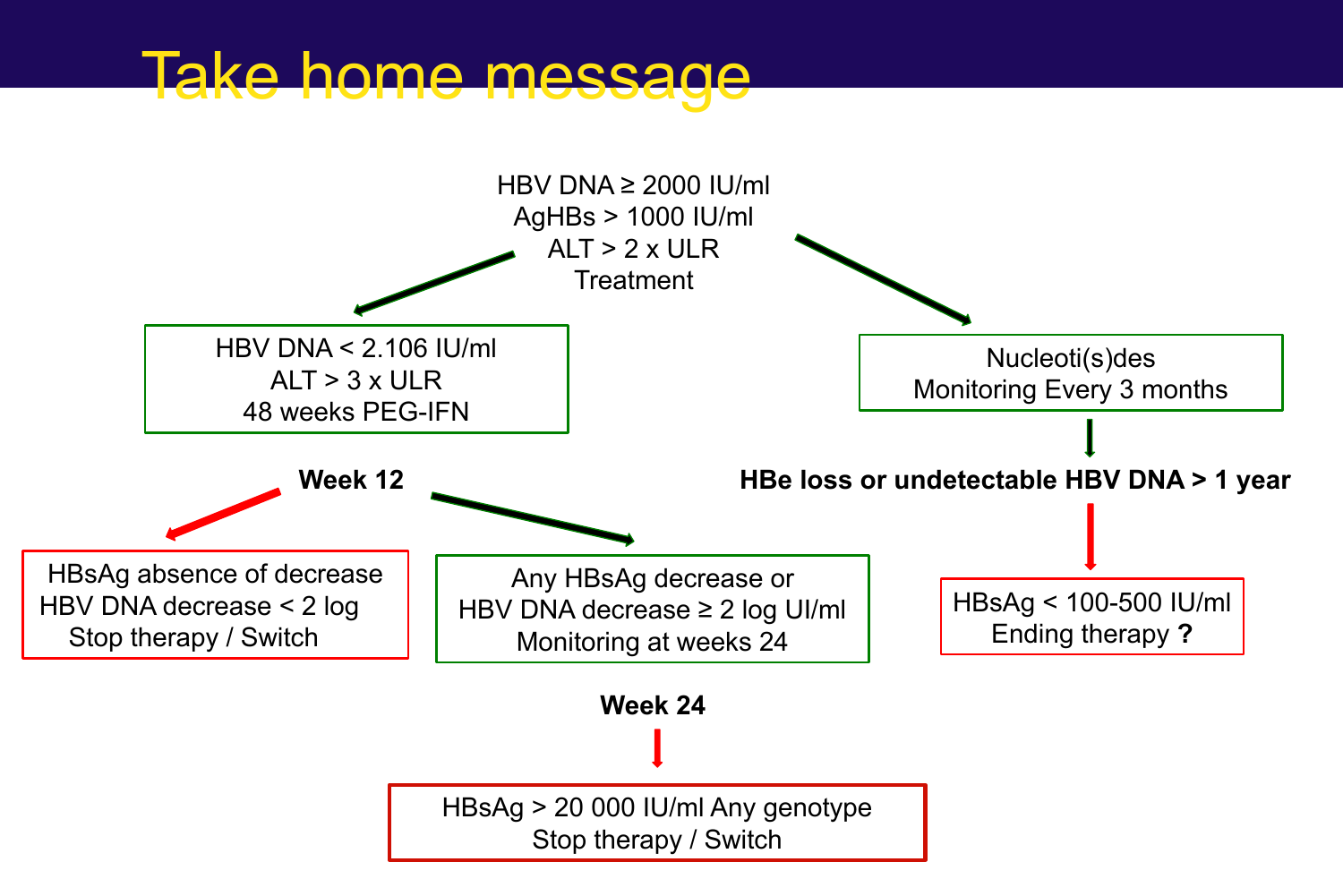## The Future (1)

The cost effectiveness of the management of HBeAg negative chronic hepatitis B could be improved significantly by a shift toward a response guide first line therapy with PEG-IFN followed by a switch to NAs in patients meeting the week-12 HBV-DNA / HBsAg stopping rule. **Individualized treatment strategy for HBeAg negative: First line PEG-IFN and week 12 stopping rule**